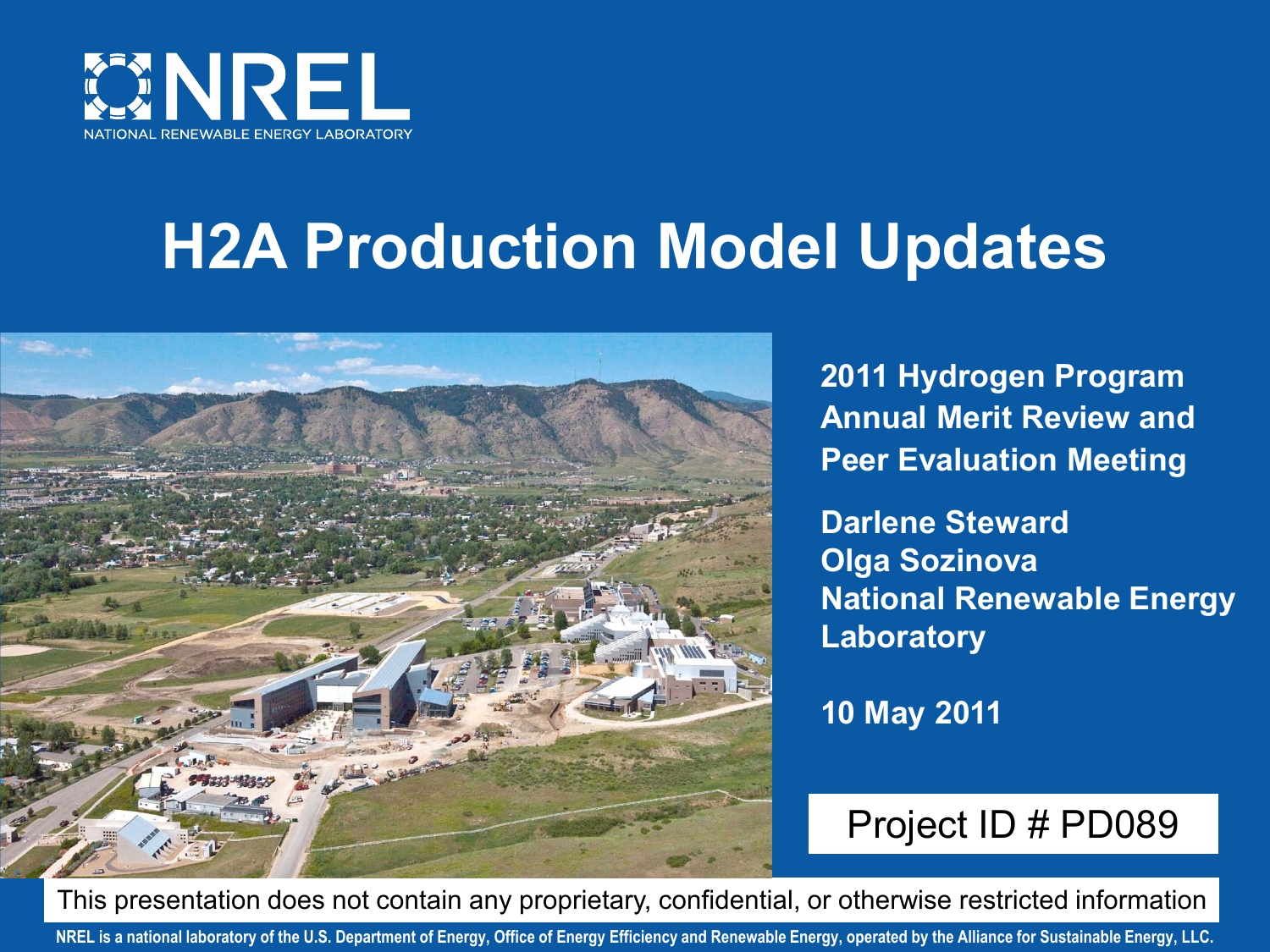# **Overview**

# **Timeline**

*Start:* Ongoing *End:* September 2011\* *Complete:* 80% (FY2011 work)

# **Budget**

Total Project Funding (FY 2010 and 2011)\*\*: \$400k

- 100% DOE-funded
- FY2010: \$200k
- FY2011: \$200k
- \* Project continuation and direction determined annually by DOE.
- \*\* H2A update project is part of a larger H2A and FCPower model project

# **Barriers**

- Stove-piped/Siloed Analytical Capability [4.5.B]
- Suite of Models and Tools [4.5.D]
- Unplanned Studies and Analysis [4.5.E]

# **Partners**

- Argonne National Laboratory
- Pacific Northwest Laboratory
- Directed Technologies, Inc. (DTI)
- TIAX LLC
- Hydrogen Production Tech Team
- Delivery Tech Team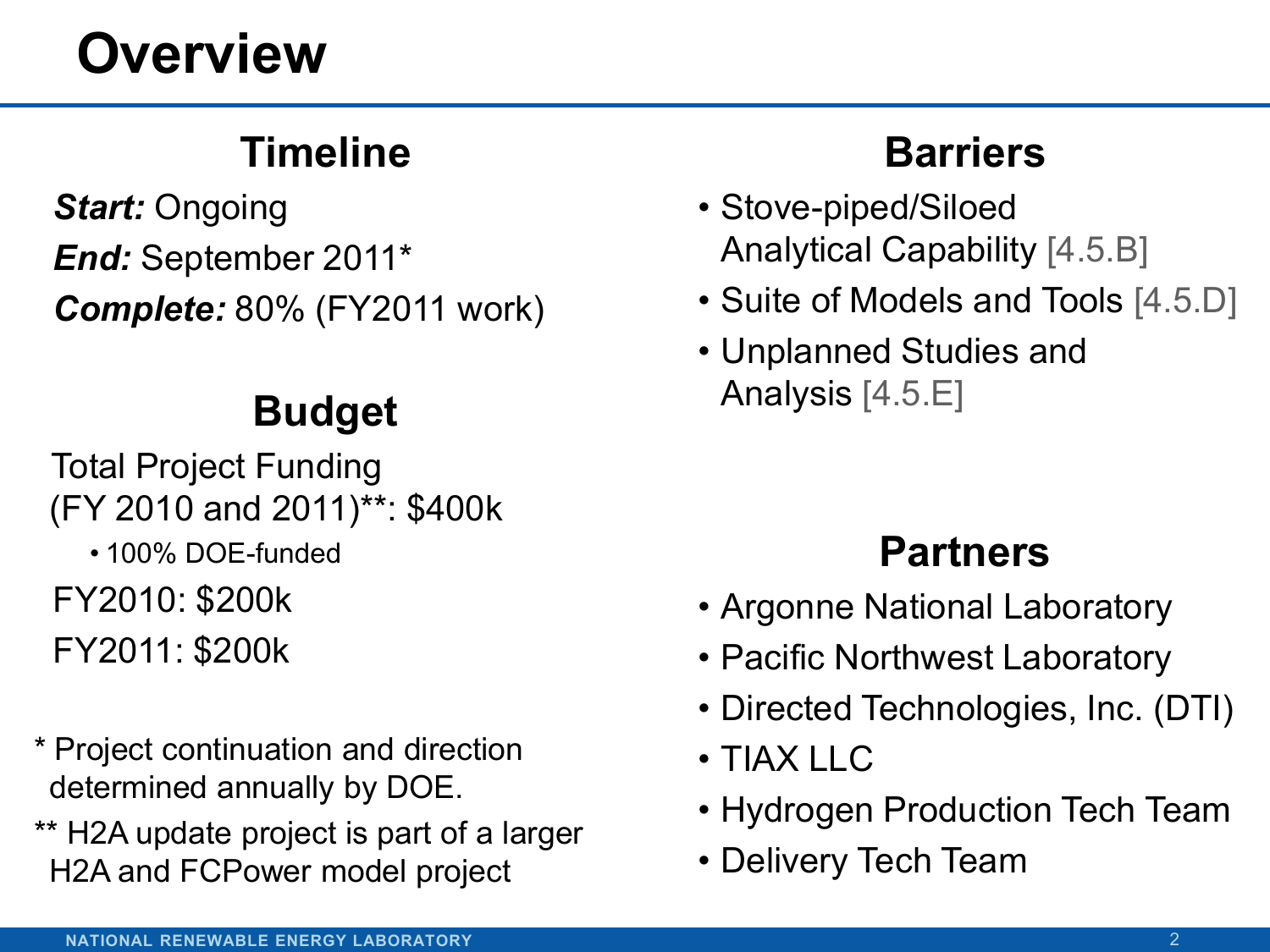# **Relevance**

The H2A model has provided the DOE Fuel Cell Technologies Program with a technology neutral cost calculator for:

- Development of cost targets for hydrogen production technologies
- DOE Program assessment of progress toward goals
- Researchers to compare process options

Periodic updates are needed to:

- Incorporate new knowledge
- Incorporate new Annual Energy Outlook (AEO) fuel cost projections
- Update baseline year
- Re-evaluate assumptions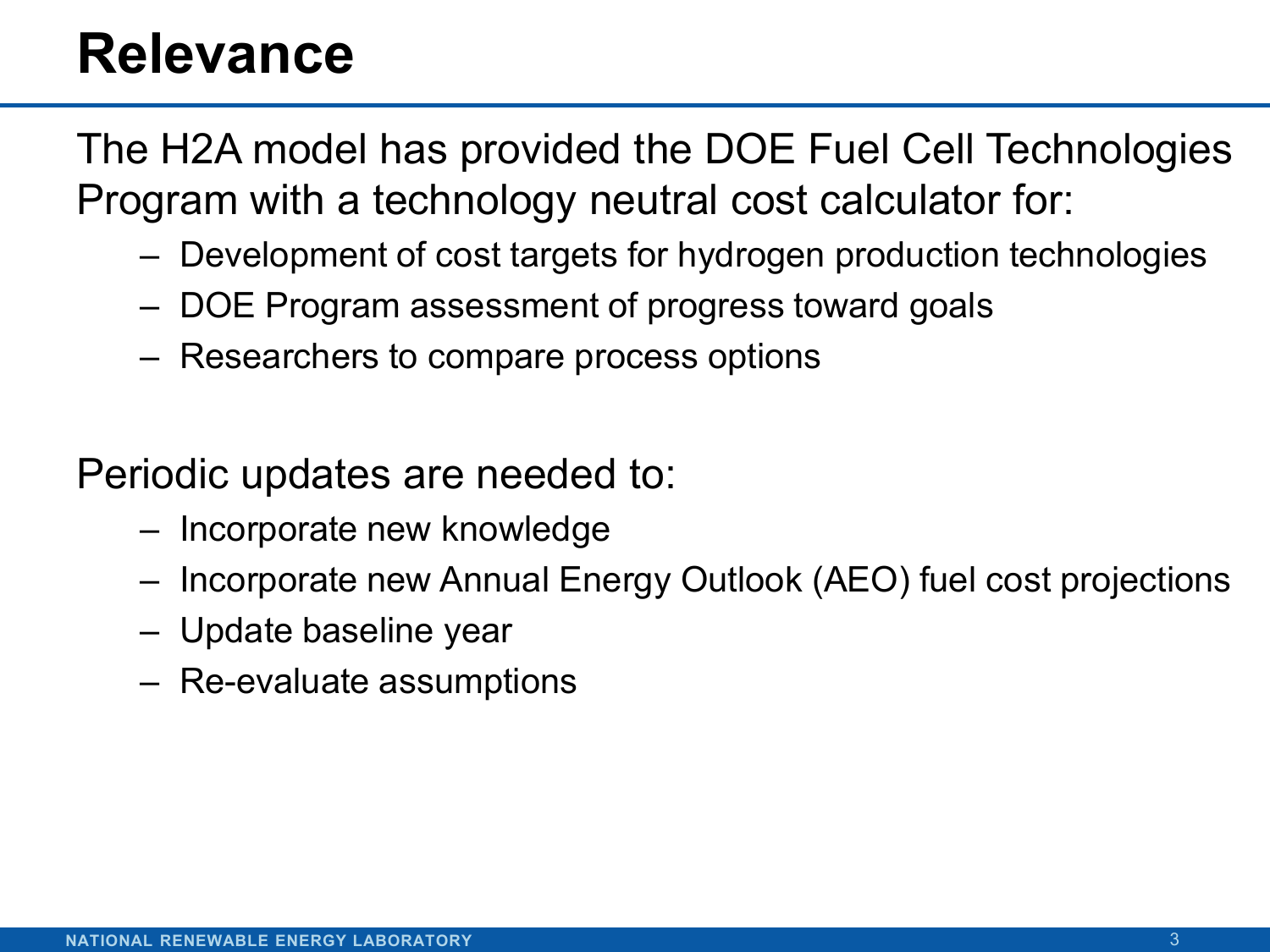# **Approach**

- 1. Update the "templates" for central and forecourt cases
	- Make any needed structural changes to the models
	- Develop strategy for updating cost values
	- Update common tables
	- Review common assumptions
- 2. Thoroughly test the template changes and review new approaches and assumptions with stakeholders
- 3. Update bottom-up cost estimates for published H2A case studies based on the new templates
- 4. Write a "case study report" summarizing the case study results



Publish New Case Studies

[@ http://www.hydrogen.energy.gov/h2a\\_production.html](http://www.hydrogen.energy.gov/h2a_production.html)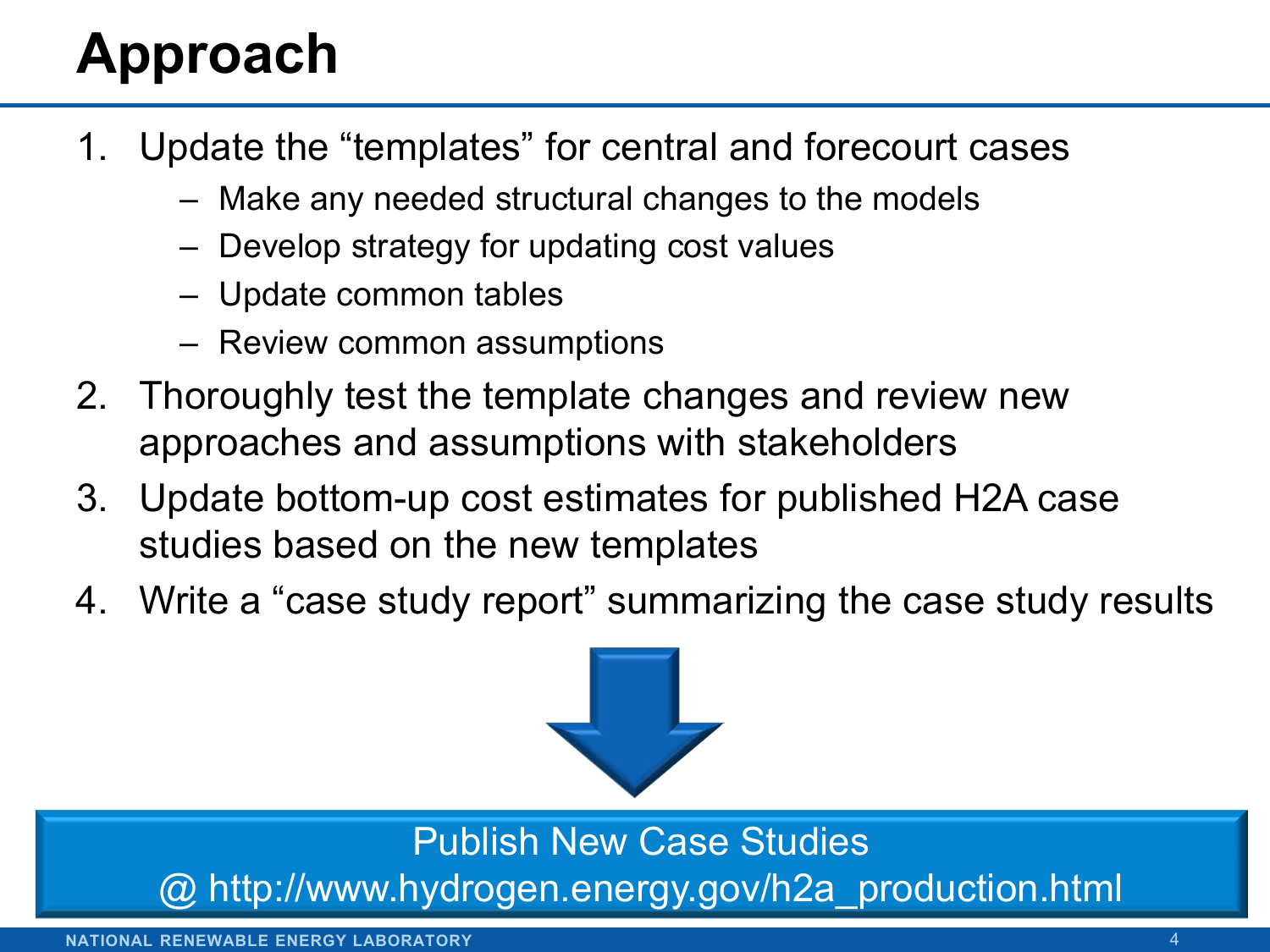# **Accomplishments: Update H2A Central Template**

### *Update to 2007 Dollars*

- All capital equipment costs updated to \$2007 dollars using CEPCI indexes
- AEO 2009 Reference Case used for feedstock and utility price projections
- Labor costs updated to \$2007 dollars using labor indexes
- Other costs updated to \$2007 dollars using consumer price indexes

### Central SMR case study will be used to develop top-down cost thresholds

| Castrophical Manuel<br><b>RESULTS</b>         |        | Cast Contractor<br><b>RESULTS</b> |  |                                               | <b>Sensitivity Analysis</b> |                |                                                               |  |  |                                 |  |                                           |
|-----------------------------------------------|--------|-----------------------------------|--|-----------------------------------------------|-----------------------------|----------------|---------------------------------------------------------------|--|--|---------------------------------|--|-------------------------------------------|
| Cor contractive<br>\$2005                     |        | Recited Back                      |  | <b>GST DOORWATER</b><br>\$2007                |                             | Reconstruction | <b>Feedstock Industrial Natural</b><br>Gas Price [+/-30%]     |  |  |                                 |  |                                           |
|                                               |        |                                   |  |                                               |                             |                | <b>Feedstock Industrial Natural Gas</b>                       |  |  |                                 |  |                                           |
| Capital Costs                                 | \$0.25 | 19.2%                             |  | Capital Costs                                 | \$0.31                      | 18.6%          | Usage [0.14 - .016 - 0.22] mmBtu/kg                           |  |  |                                 |  |                                           |
| Decommissioning Costa                         | \$0.00 | $0.0\%$                           |  | Decommissioning Costs                         | \$0.00                      | $0.0\%$        | <b>Operating Capacity Factor</b>                              |  |  |                                 |  |                                           |
| Fixed O&M                                     | \$0.06 | 4.3%                              |  | Fixed O&M                                     | \$0.06                      | 3.7%           | $[95\% - 90\% - 80\%]$                                        |  |  |                                 |  |                                           |
| <b>Feedstock Costs</b>                        | \$0.95 | 71.5%                             |  | <b>Feedstock Costs</b>                        | \$1.23                      | 73.3%          |                                                               |  |  |                                 |  |                                           |
| Other Raw Material Costs                      | \$0.00 | $0.0\%$                           |  | Other Raw Material Costs                      | \$0.00                      | $0.0\%$        | <b>Total Fixed Operating Cost</b><br>$[+/30\%]$               |  |  |                                 |  |                                           |
| <b>Byproduct Credits</b>                      | \$0.00 | $0.0\%$                           |  | <b>Byproduct Credits</b>                      | \$0.00                      | $0.0\%$        |                                                               |  |  |                                 |  |                                           |
| Other Variable Costs<br>(including utilities) | \$0.07 | 4.9%                              |  | Other Variable Costs<br>(including utilities) | \$0.07                      | 4.4%           | <b>Total Direct Capital Cost</b><br>$[$121M - $151M - $212M]$ |  |  |                                 |  |                                           |
| <b>Total</b>                                  | \$1.32 |                                   |  | <b>Total</b>                                  | \$1.68                      |                |                                                               |  |  |                                 |  | \$1.20 \$1.40 \$1.60 \$1.80 \$2.00 \$2.20 |
|                                               |        |                                   |  |                                               |                             |                |                                                               |  |  | Hydrogen Levelized Cost [\$/kg] |  |                                           |

### *Changes to Assumptions for Central Steam Methane Reforming (SMR) Plant*

- Startup year changed from 2005 to 2010
- Cost of land increased from \$5,000 to \$50,000 per acre.
- Construction period increased from 2 to 3 years with little expenditure during the first year of construction
- Natural gas price increased from \$7.00/mmBtu (\$2005) to \$8.33/mmBtu (\$2007)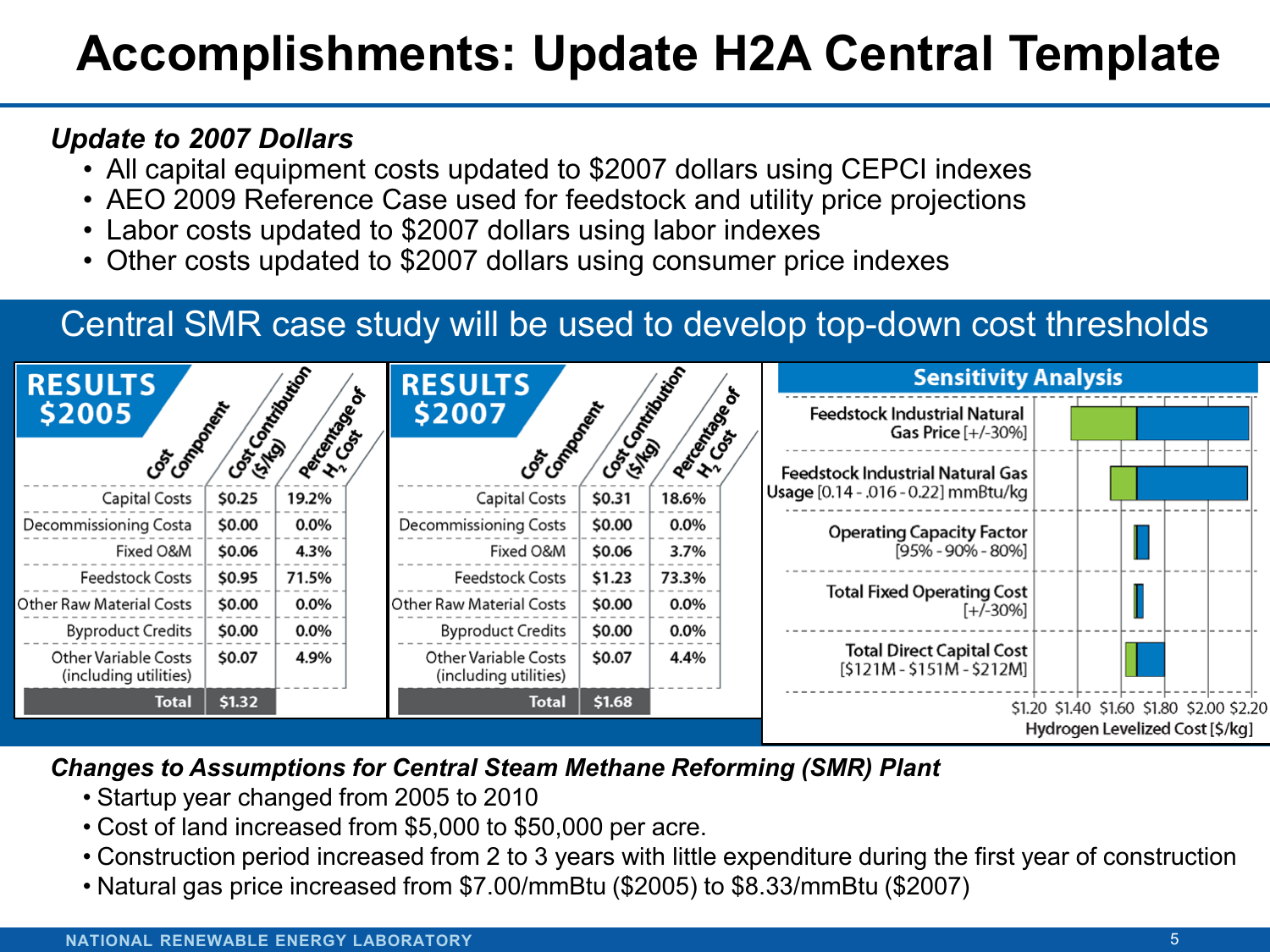# **Accomplishments: Update H2A Forecourt Template**



# **Production model**

*Update to 2007 Dollars as for Central Template*

*In-depth review of "Nth plant" and resulting cost assumptions*

### **CSD model**

*Import new forecourt station tab from the H2A Delivery Components model\* -update to 700 bar refueling*

*Make adjustments for forecourt operation*

\* NREL, 2010: [http://www.hydrogen.energy.gov/h2a\\_delivery.html](http://www.hydrogen.energy.gov/h2a_delivery.html)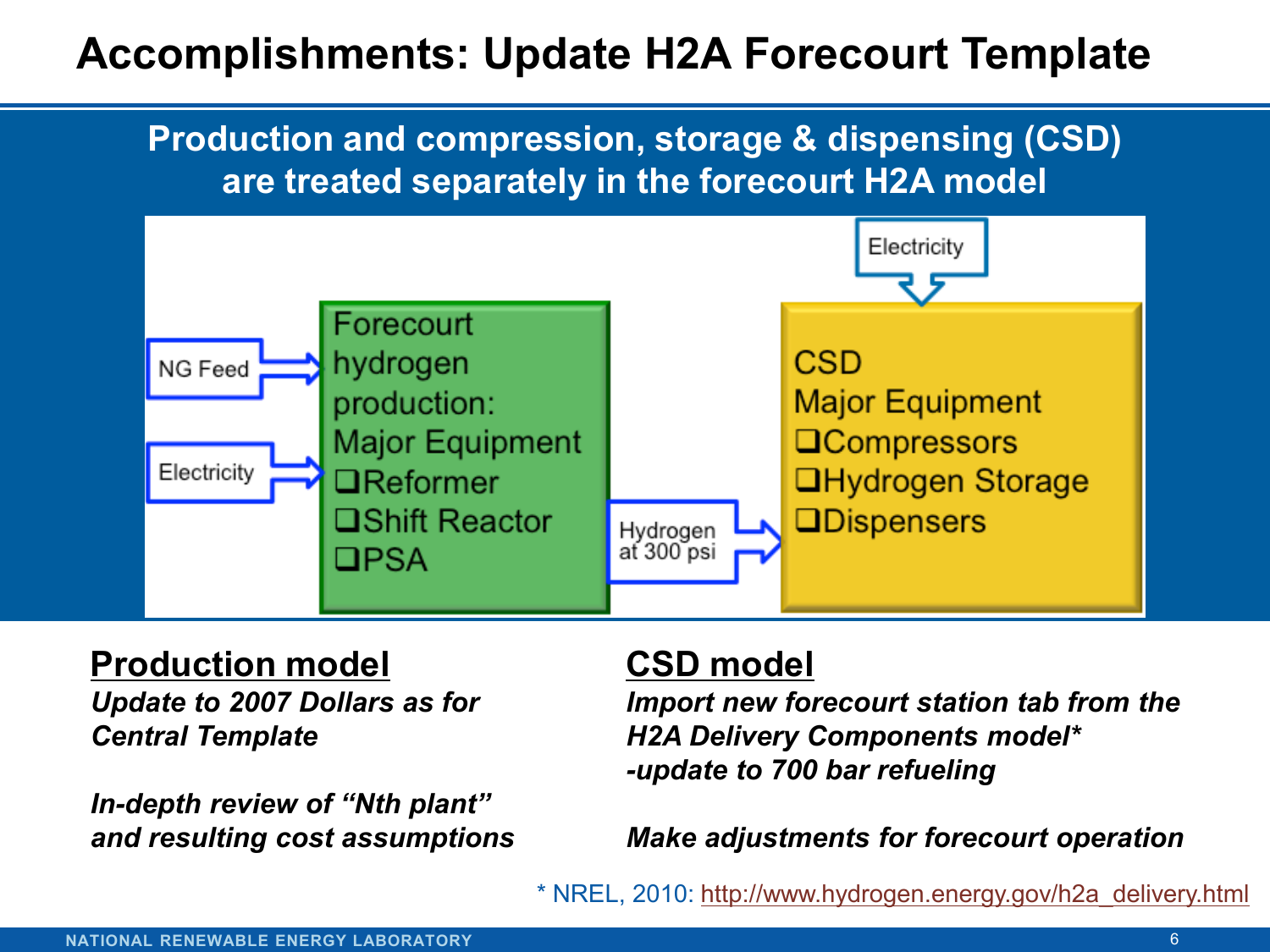# **Accomplishments: Forecourt Production Model Template Revised "Nth Plant" Assumptions**

**The Nth plant assumption provides a context for estimating the effect of prior experience on capital and indirect costs for forecourt stations** 

At the Technology Readiness Date, N<sup>th</sup> Plant Assumptions Apply; Substantial reductions in cost have occurred due to learning, production economies, and modularization of design



### *Nth Plant Assumptions:*

- Moderate annual system production rate: 50-150 system per year
- Substantial reduction in system cost but not full automation
- Corresponding markups: could be ~50% gross margin

### *Nth Plant also applies to stations*

- Station design assumed to be modular
- But recognize that every design has site-specific features
- Leads to increased engineering and site preparation costs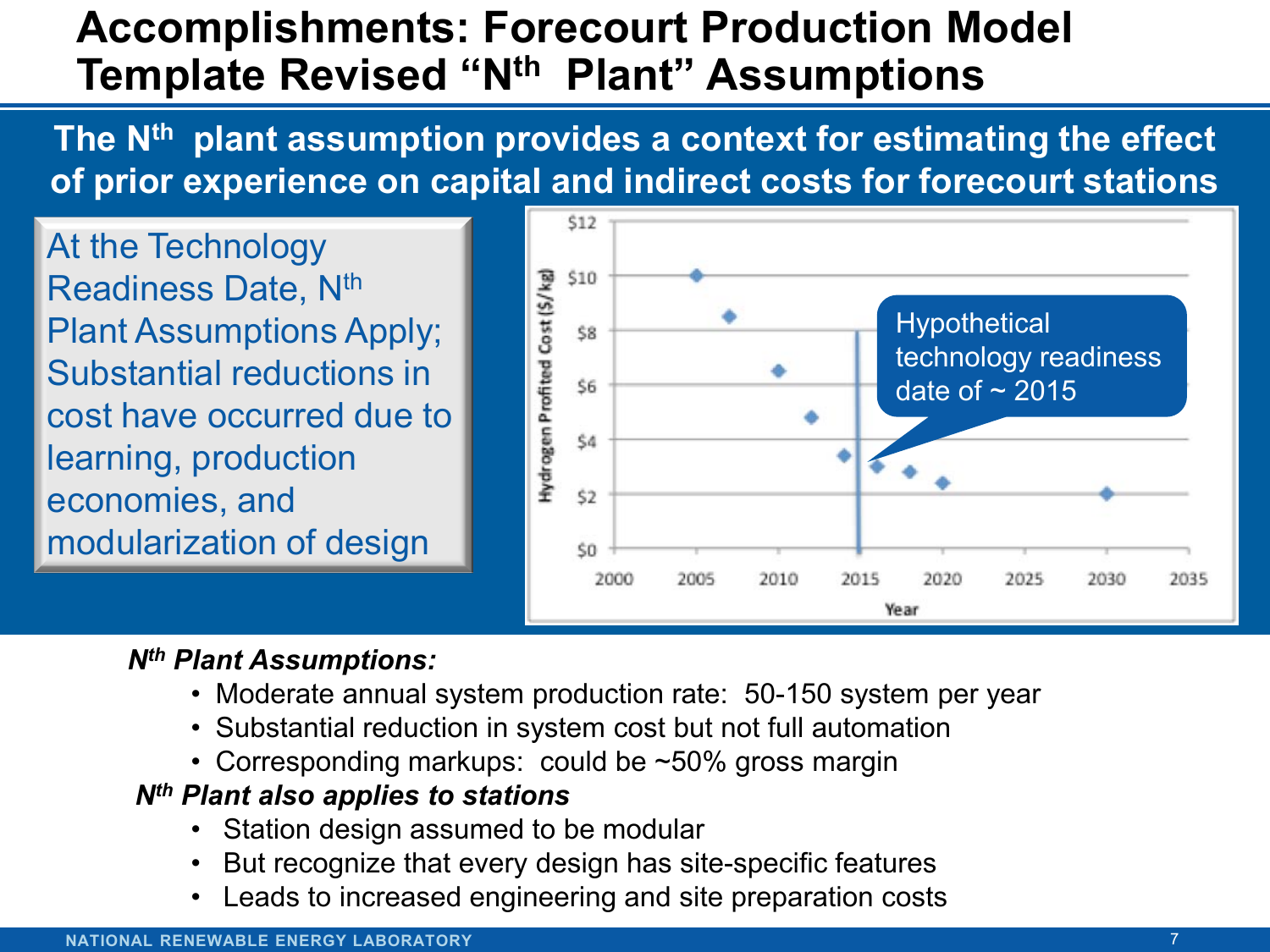## **Accomplishments: Forecourt Production Model Template Revised Indirect Capital Cost Assumptions**

*Site Prep Costs* Using AACE\* cost categories for a ">150psi, >400F Gas Process": **Foundation:** (% of process cost) **Materials: 5% Labor: 6.65% Miscellaneous** (% of process cost) **Materials: 4% Labor: 3.2%** 

On notional \$1M process plant this equals  $$1M \times 18.85\% = $188.5K$ 

**Installation Costs** (% of total direct uninstalled capital)

**Sales tax: 5%** Typical state sales tax **Shipping: 1%** Based on actual low-rider coast-to-coast transport of single large load **Insurance: 1%** Shipping insurance estimate **Setting: 10%** One half of AACE generic recommended value due to  $N<sup>th</sup>$  plant considerations

**Total Installation:17%** of total direct uninstalled capital

*\* The Association for the Advancement of Cost Engineering*

**Site preparation and installation costs increased for forecourt stations based on AACE guidelines and Nth plant assumptions**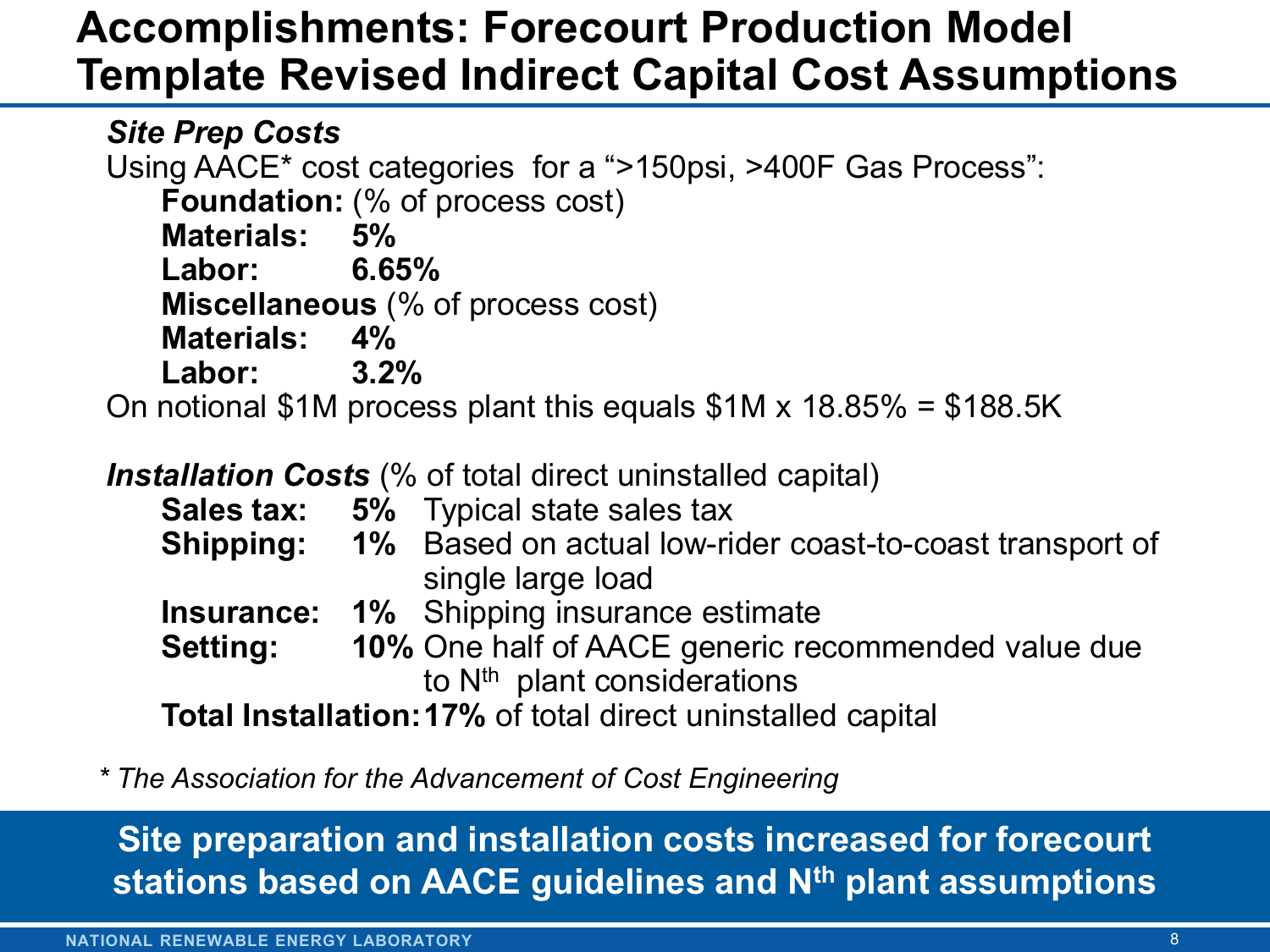## **Accomplishments: Forecourt CSD Model Template Proposed Revised Strategy for Summer Surge Refueling**

### H2A default seasonal dispensing profile



## **Onsite storage to accommodate the full summer surge period is not feasible**

The reformer must be large enough to meet summer demand– it will be run at less than full capacity for the rest of the year Onsite storage is still needed;

- To meet daily and weekly variation in demand
- To meet demand during reformer outages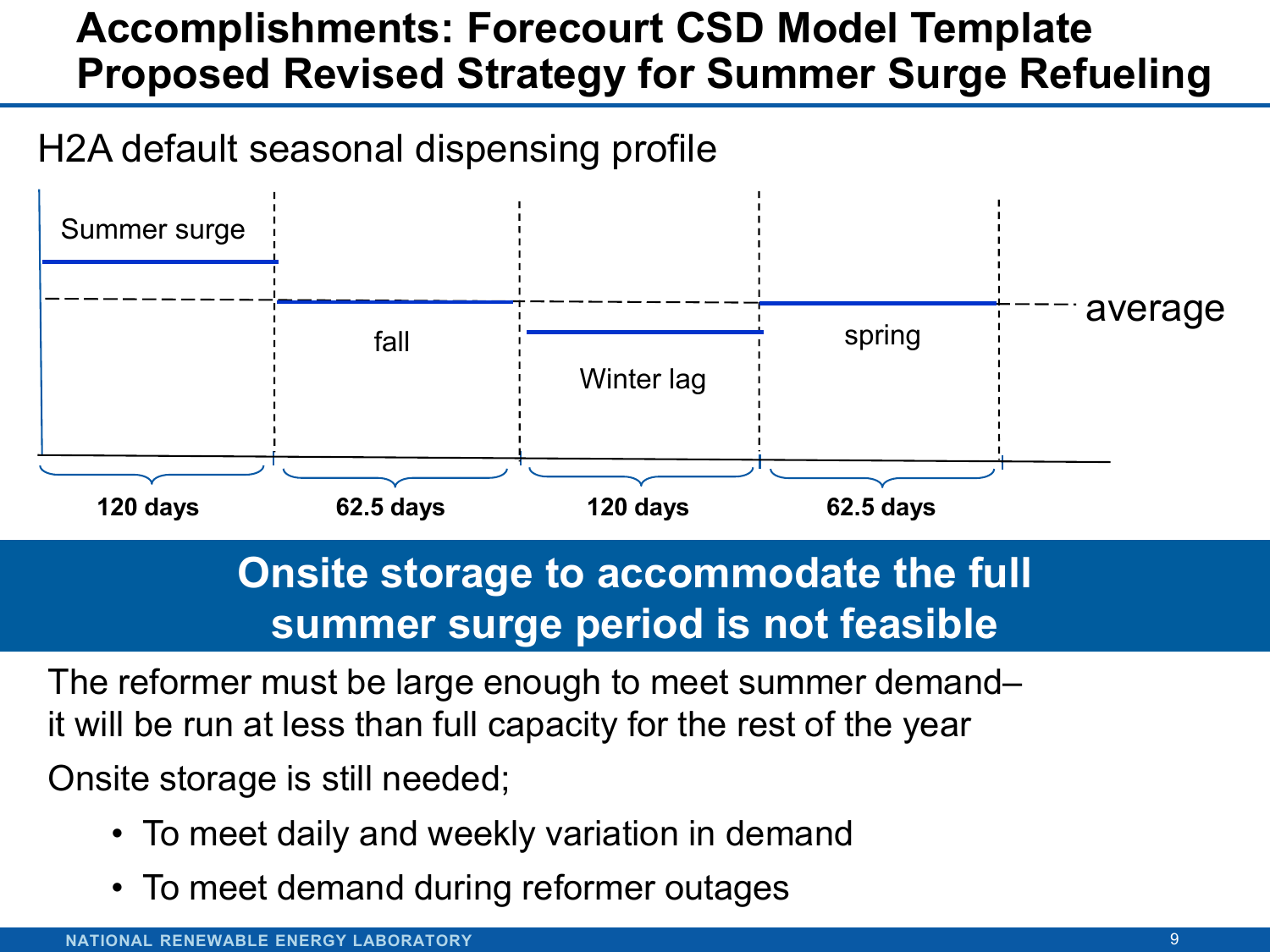# **Accomplishment: Calculate the size of the dispensing equipment and storage**

# **Maximum dispensed = hydrogen demand on a Friday in the summer**

*Example:*

- *Summer surge = 10% above yearly average*
- *Friday peak = 8% above weekly average*
	- $\triangleright$  Friday in the summer = yearly average  $*(1.1)^*(1.08)$

For 1,200 kg/day yearly average dispensed, this amount is: *1,200 \* 1.1 \* 1.08 = 1,426kg* 

The summer Friday maximum also determines the amount of storage needed to cover outages; i.e., hydrogen storage must cover a 14-hour reformer outage during peak hours on a Friday in the summer

 $\triangleright$  kg dispensed during 14h peak period = 1220kg

*The dispensing equipment must also be sized for the summer Friday maximum.*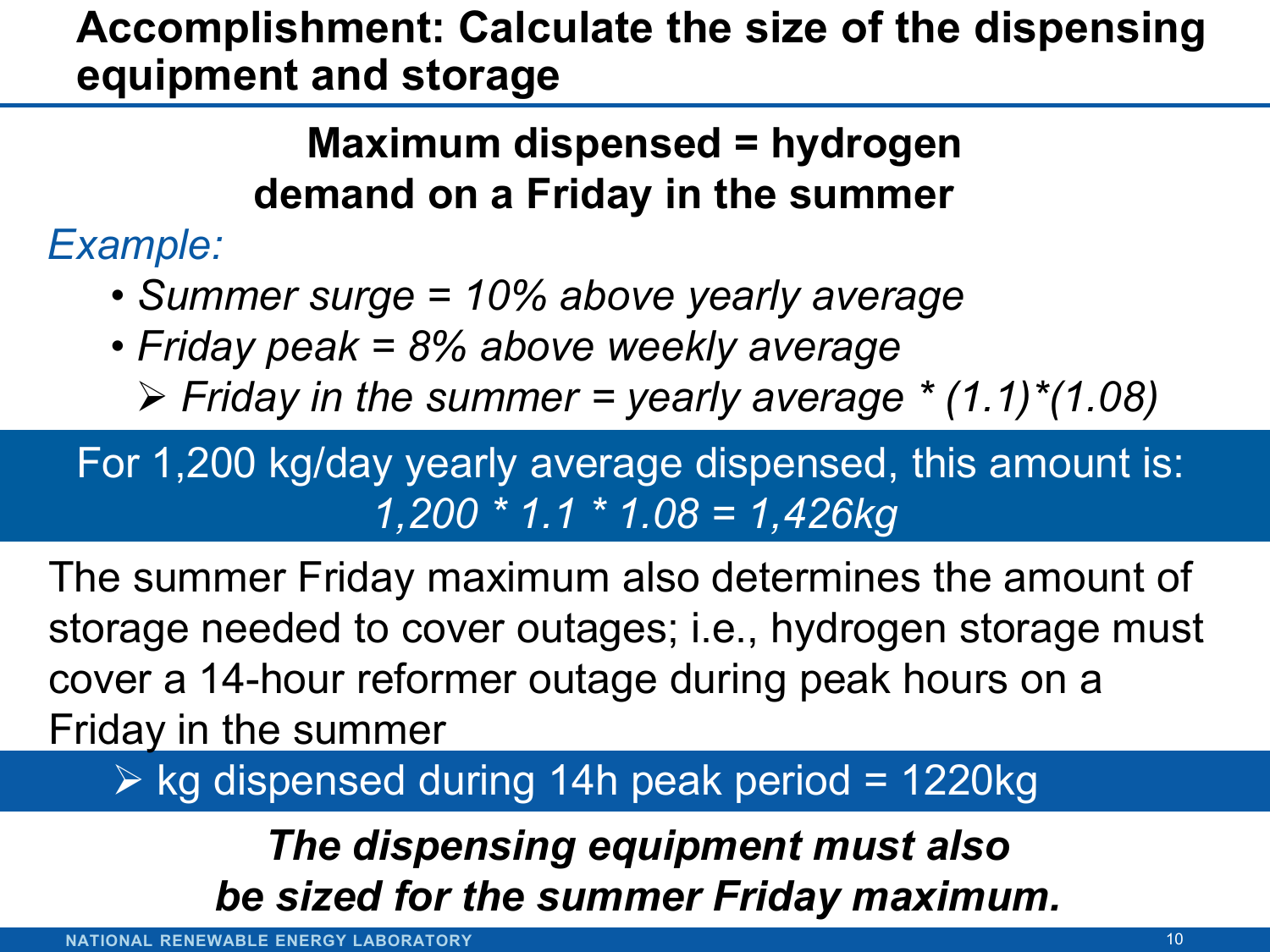### **Accomplishment/Proposed Future Work: Update Current H2A bottom-up Cost Estimates Based on New Templates**

### *Pathway (Technology Readiness Date)*

### **Central Biomass (2020)**

Current and Future Central Hydrogen Production via Biomass Gasification

### **Central Electrolysis (2020)**

Current and Future Central Hydrogen Production from Grid Electrolysis

### **Central Coal (2020)**

Current and Future Central Hydrogen Production from Coal without CO2 Sequestration Current and Future Central Hydrogen Production from Coal with CO2 Sequestration

### **Central Natural Gas (2015)**

Current and Future Central Hydrogen Production from Natural Gas without CO2 Sequestration Current and Future Central Hydrogen Production from Natural Gas with CO2 Sequestration

#### **Central Nuclear (2025)**

Future Central Hydrogen Production from Nuclear Energy via High Temperature Electrolysis

#### **Forecourt (Distributed) Electrolysis (2015)**

Current and Future Forecourt Hydrogen Production from Grid Electrolysis (1,500 kg per day)

### **Forecourt (Distributed) Natural Gas (2015)**

Current and Future Forecourt Hydrogen Production from Natural Gas (1,500 kg per day)

### **Forecourt (Distributed) Ethanol (2020)** *– under consideration*

Current and Future Forecourt Hydrogen Production from Ethanol (1,500 kg per day)

#### **NATIONAL RENEWABLE ENERGY LABORATORY**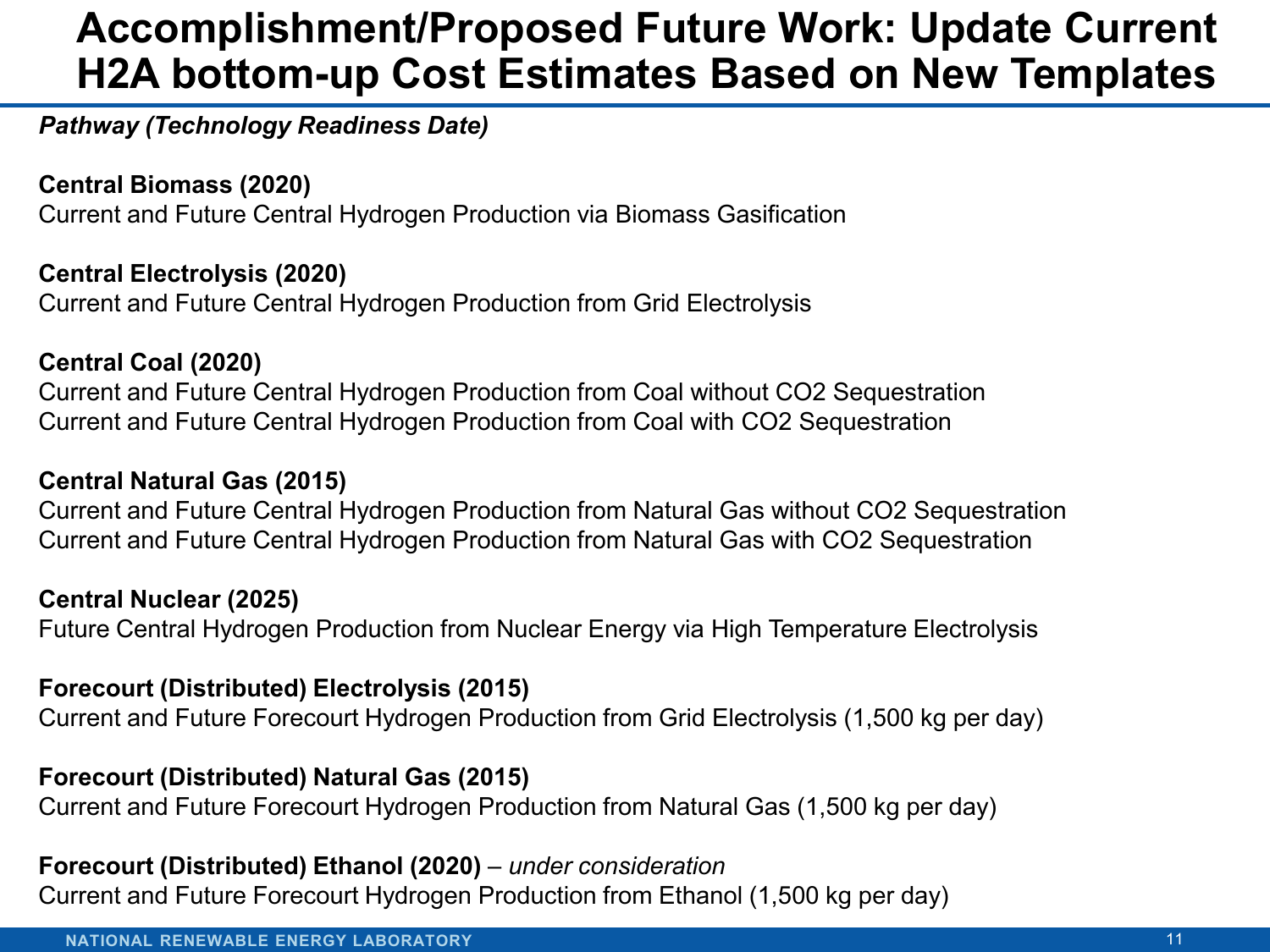# **Accomplishment/Proposed Future Work: Summary Report for each H2A Case Study**

# **The** *case study report will document changes from H2A version 2 to H2A version 3 for each H2A model.*

Updated capital and non-feedstock operating costs for H2A central SMR case

| <b>Production Process Costs</b> | (H2A Version 2) | (H2A Version 3) | Change |
|---------------------------------|-----------------|-----------------|--------|
| Direct capital                  | \$134,844,000   | \$151,318,000   | $+12%$ |
| Indirect capital                | \$45,650,000    | \$63,553,000    | $+12%$ |
| <b>Fixed operating</b>          | \$6,917,000     | \$7,649,000     | $+11%$ |
| Variable O&M, excluding fuel    | \$2,123,000     | \$2,304,000     | $+9%$  |
| <b>Materials for repairs</b>    | \$810,097       | \$860,493       | $+6%$  |
| Labor*                          | \$2,046,600     | \$2,033,911     | $-1%$  |

Updated process energy costs for H2A central SMR case

| <b>Production Process Energy</b>        | <b>H2A Version 2</b> | <b>H2A Version 3</b> | Change |
|-----------------------------------------|----------------------|----------------------|--------|
| Industrial natural gas price (\$/mmBtu) | \$7.00               | \$8.33               | $+19%$ |
| Natural gas cost in startup year        | \$136,232,000        | \$161,868,000        | $+19%$ |
| Contribution to hydrogen LCOE (\$/kg)   | \$0.95               | \$1.23               | $+29%$ |
| <b>Proportion of total LCOE</b>         | 72%                  | 73%                  | $+1\%$ |

O&M = Operation and maintenance LCOE = Levelized cost of electricity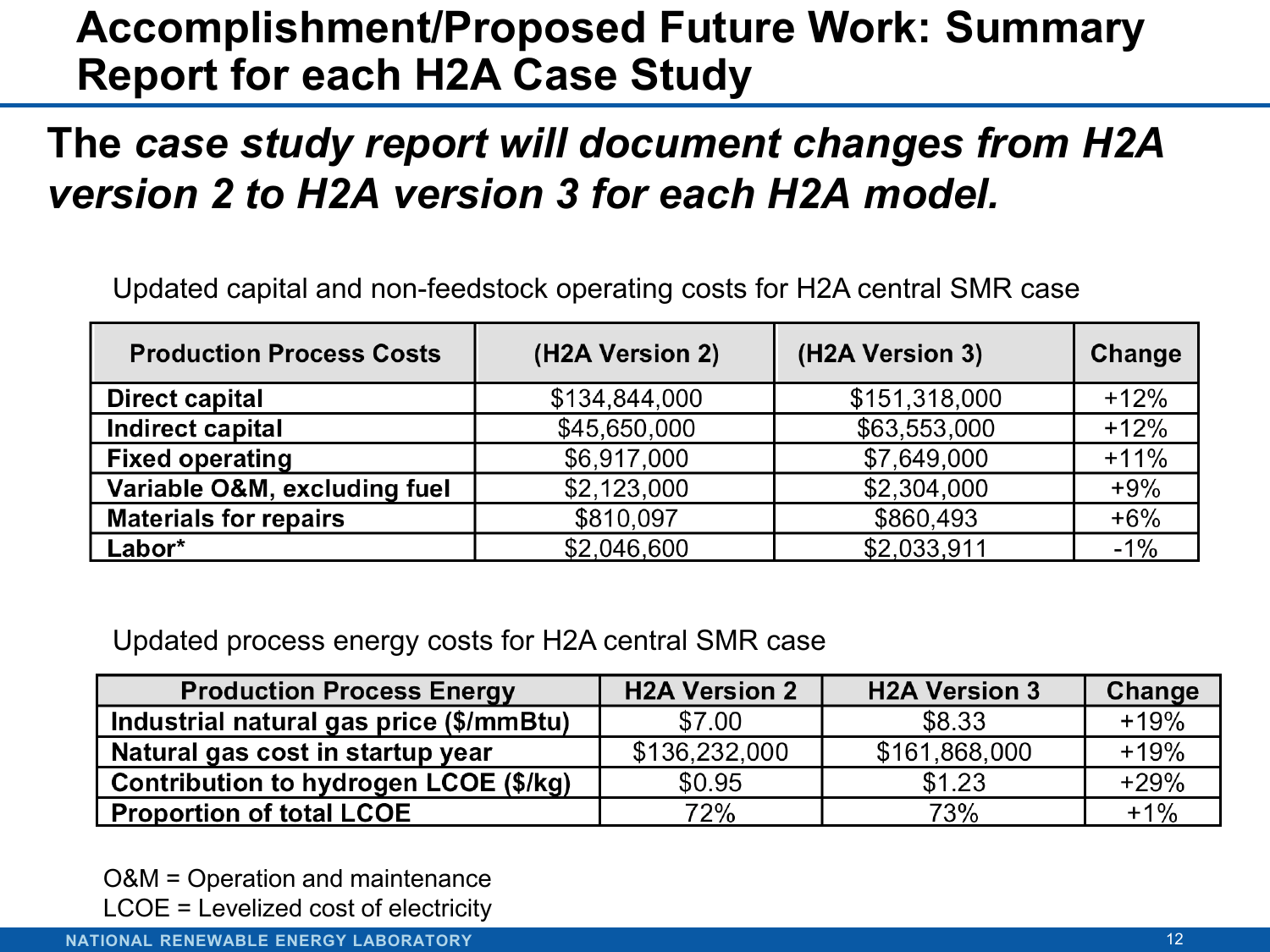# **Accomplishment/Proposed Future Work: New Bottomup Analysis for Early Development Technologies**